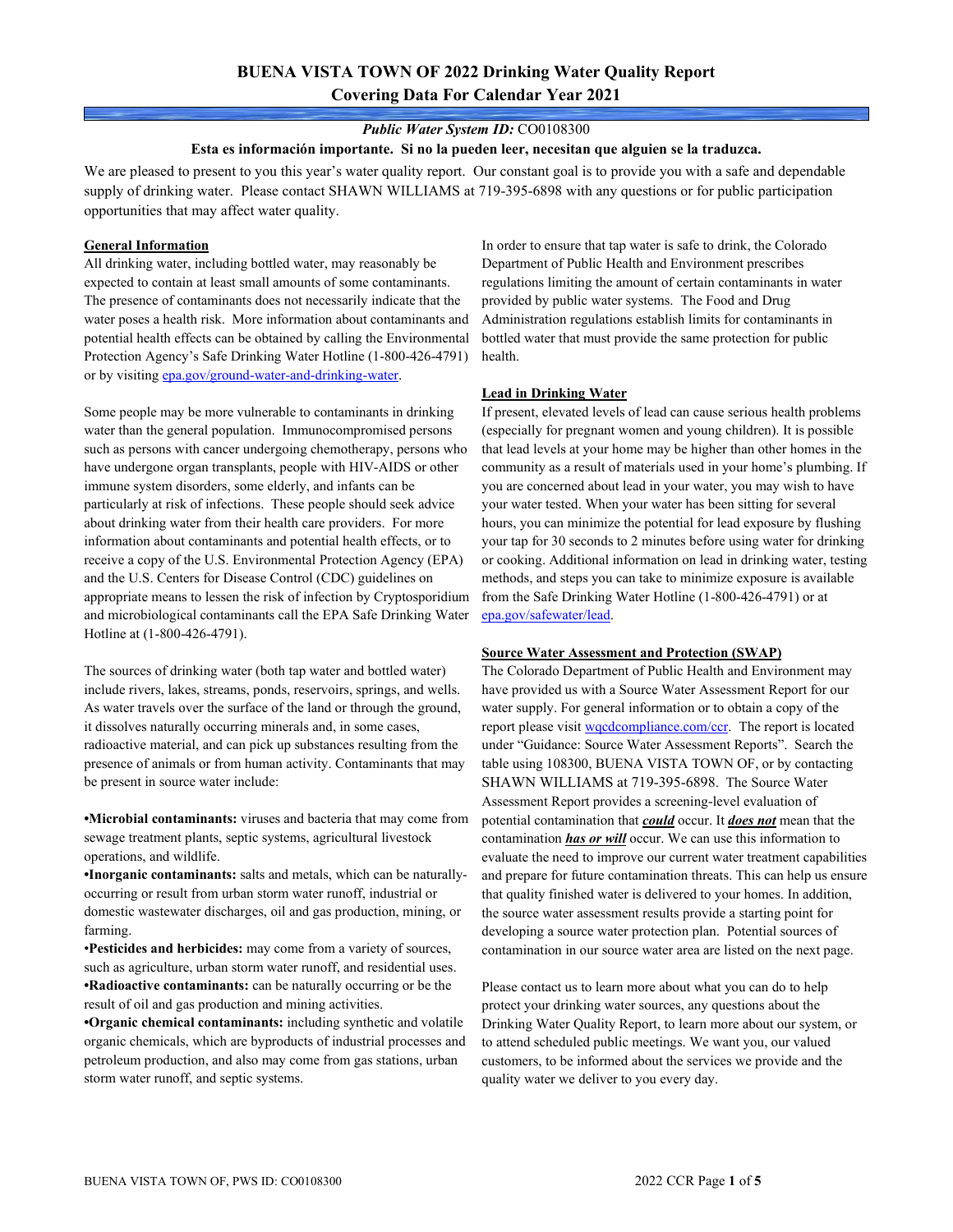# **Our Water Sources**

| <b>Sources (Water Type - Source Type)</b>        | <b>Potential Source(s) of Contamination</b>                     |  |  |  |  |
|--------------------------------------------------|-----------------------------------------------------------------|--|--|--|--|
| WELL NO 3 (Groundwater-Well)                     | Existing/Abandoned Mine Sites, Other Facilities,                |  |  |  |  |
| INF GAL NO 1 PIPE CROSSES CRK (Groundwater-Well) | Commercial/Industrial/Transportation, Row Crops, Pasture / Hay, |  |  |  |  |
| WELL NO 2 (Groundwater-Well)                     | Deciduous Forest, Evergreen Forest, Mixed Forest, Septic        |  |  |  |  |
|                                                  | Systems, Road Miles                                             |  |  |  |  |
|                                                  |                                                                 |  |  |  |  |

### **Terms and Abbreviations**

- **Maximum Contaminant Level (MCL)** − The highest level of a contaminant allowed in drinking water.
- **Treatment Technique (TT)** − A required process intended to reduce the level of a contaminant in drinking water.
- **Health-Based** − A violation of either a MCL or TT.
- **Non-Health-Based** − A violation that is not a MCL or TT.
- **Action Level (AL)** − The concentration of a contaminant which, if exceeded, triggers treatment and other regulatory requirements.
- **Maximum Residual Disinfectant Level (MRDL)** − The highest level of a disinfectant allowed in drinking water. There is convincing evidence that addition of a disinfectant is necessary for control of microbial contaminants.
- **Maximum Contaminant Level Goal (MCLG)** − The level of a contaminant in drinking water below which there is no known or expected risk to health. MCLGs allow for a margin of safety.
- **Maximum Residual Disinfectant Level Goal (MRDLG)** − The level of a drinking water disinfectant, below which there is no known or expected risk to health. MRDLGs do not reflect the benefits of the use of disinfectants to control microbial contaminants.
- **Violation (No Abbreviation)** − Failure to meet a Colorado Primary Drinking Water Regulation.
- **Formal Enforcement Action (No Abbreviation)** − Escalated action taken by the State (due to the risk to public health, or number or severity of violations) to bring a non-compliant water system back into compliance.
- **Variance and Exemptions (V/E)** − Department permission not to meet a MCL or treatment technique under certain conditions.
- **Gross Alpha (No Abbreviation)** − Gross alpha particle activity compliance value. It includes radium-226, but excludes radon 222, and uranium.
- **Picocuries per liter (pCi/L)** − Measure of the radioactivity in water.
- **Nephelometric Turbidity Unit (NTU)** − Measure of the clarity or cloudiness of water. Turbidity in excess of 5 NTU is just noticeable to the typical person.
- **Compliance Value (No Abbreviation)** Single or calculated value used to determine if regulatory contaminant level (e.g. MCL) is met. Examples of calculated values are the 90<sup>th</sup> Percentile, Running Annual Average (RAA) and Locational Running Annual Average (LRAA).
- **Average (x-bar)** − Typical value.
- **Range (R)**  $-$  Lowest value to the highest value.
- **Sample Size (n)** − Number or count of values (i.e. number of water samples collected).
- **Parts per million = Milligrams per liter (ppm = mg/L)** − One part per million corresponds to one minute in two years or a single penny in \$10,000.
- **Parts per billion = Micrograms per liter (ppb = ug/L)** − One part per billion corresponds to one minute in 2,000 years, or a single penny in \$10,000,000.
- **Not Applicable (N/A)** Does not apply or not available.
- **Level 1 Assessment** A study of the water system to identify potential problems and determine (if possible) why total coliform bacteria have been found in our water system.
- **Level 2 Assessment** A very detailed study of the water system to identify potential problems and determine (if possible) why an E. coli MCL violation has occurred and/or why total coliform bacteria have been found in our water system on multiple occasions.

## **Detected Contaminants**

BUENA VISTA TOWN OF routinely monitors for contaminants in your drinking water according to Federal and State laws. The following table(s) show all detections found in the period of January 1 to December 31, 2021 unless otherwise noted. The State of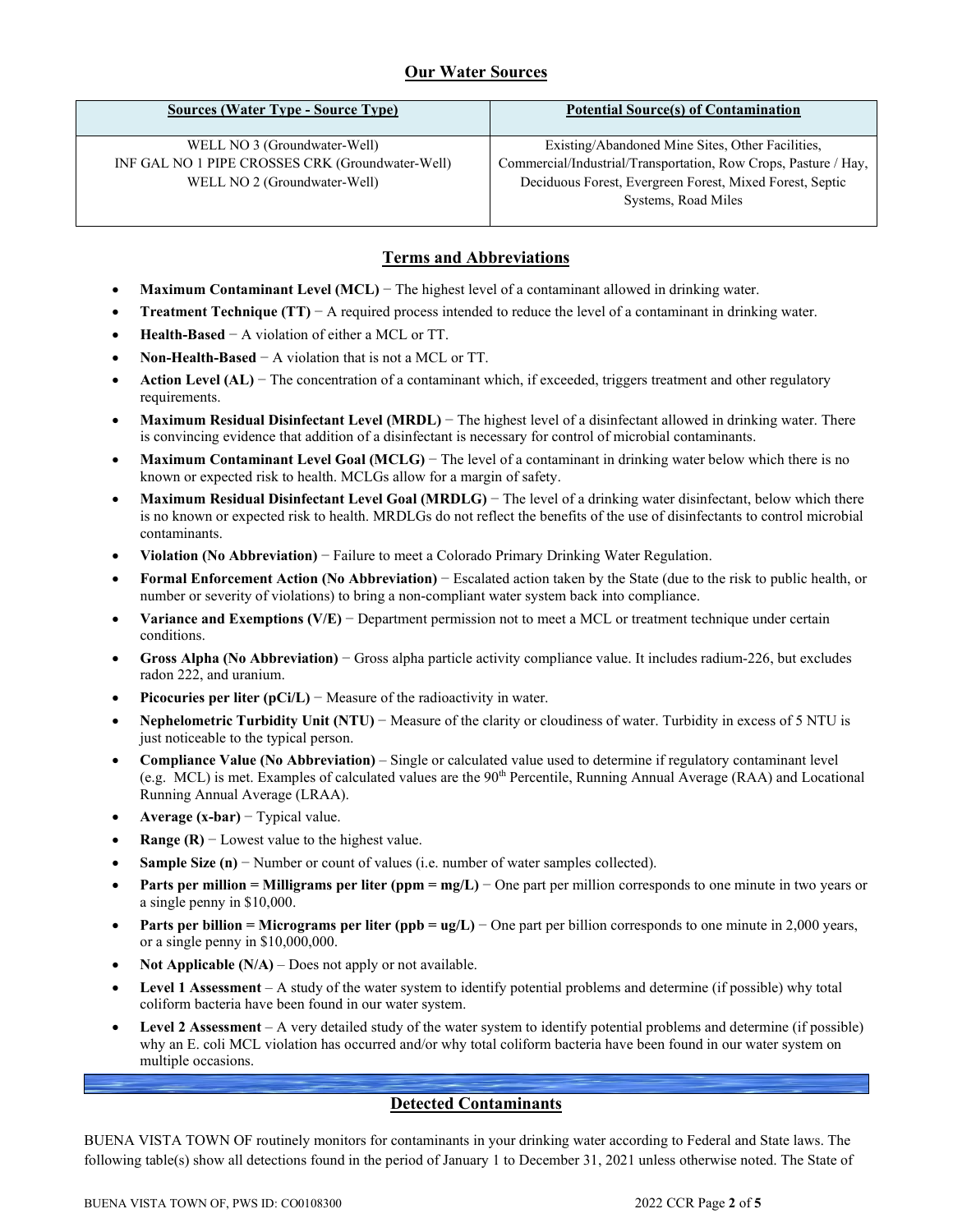Colorado requires us to monitor for certain contaminants less than once per year because the concentrations of these contaminants are not expected to vary significantly from year to year, or the system is not considered vulnerable to this type of contamination. Therefore, some of our data, though representative, may be more than one year old. Violations and Formal Enforcement Actions, if any, are reported in the next section of this report.

**Note:** Only detected contaminants sampled within the last 5 years appear in this report. If no tables appear in this section then no contaminants were detected in the last round of monitoring.

| <b>Disinfectants Sampled in the Distribution System</b><br><b>TT Requirement:</b> At least 95% of samples per period (month or quarter) must be at least 0.2 ppm <b>OR</b><br>If sample size is less than 40 no more than 1 sample is below $0.2$ ppm<br>Typical Sources: Water additive used to control microbes |                    |                                     |                                                |               |                |             |  |  |  |  |  |
|-------------------------------------------------------------------------------------------------------------------------------------------------------------------------------------------------------------------------------------------------------------------------------------------------------------------|--------------------|-------------------------------------|------------------------------------------------|---------------|----------------|-------------|--|--|--|--|--|
| <b>Disinfectant</b>                                                                                                                                                                                                                                                                                               | <b>Time Period</b> | <b>Results</b>                      | <b>Number of Samples</b>                       | <b>Sample</b> | <b>TT</b>      | <b>MRDL</b> |  |  |  |  |  |
| <b>Name</b>                                                                                                                                                                                                                                                                                                       |                    |                                     | <b>Below Level</b><br><b>Size</b><br>Violation |               |                |             |  |  |  |  |  |
| Chlorine                                                                                                                                                                                                                                                                                                          | December, 2021     | Lowest period percentage of samples | $\theta$                                       | 4             | N <sub>0</sub> | $4.0$ ppm   |  |  |  |  |  |
|                                                                                                                                                                                                                                                                                                                   |                    | meeting TT requirement: 100%        |                                                |               |                |             |  |  |  |  |  |

|                            | Lead and Copper Sampled in the Distribution System |                                |                       |                           |                                      |                                              |                                                    |                                                                               |  |  |  |
|----------------------------|----------------------------------------------------|--------------------------------|-----------------------|---------------------------|--------------------------------------|----------------------------------------------|----------------------------------------------------|-------------------------------------------------------------------------------|--|--|--|
| Contaminant<br><b>Name</b> | Time<br>Period                                     | 90 <sup>th</sup><br>Percentile | Sample<br><b>Size</b> | Unit of<br><b>Measure</b> | 90 <sup>th</sup><br>Percentile<br>AL | <b>Sample</b><br><b>Sites</b><br>Above<br>AL | 90 <sup>th</sup><br>Percentile<br>AL<br>Exceedance | <b>Typical Sources</b>                                                        |  |  |  |
| Copper                     | 03/23/2021<br>to<br>04/21/2021                     | 0.4                            | 40                    | ppm                       | 1.3                                  | $\mathbf{0}$                                 | N <sub>o</sub>                                     | Corrosion of<br>household plumbing<br>systems; Erosion of<br>natural deposits |  |  |  |
| Lead                       | 03/23/2021<br>to<br>04/21/2021                     | $\mathfrak{D}$                 | 40                    | ppb                       | 15                                   | $\theta$                                     | N <sub>o</sub>                                     | Corrosion of<br>household plumbing<br>systems; Erosion of<br>natural deposits |  |  |  |

| Disinfection Byproducts Sampled in the Distribution System |      |         |                       |                       |                           |            |             |                                |                                             |  |
|------------------------------------------------------------|------|---------|-----------------------|-----------------------|---------------------------|------------|-------------|--------------------------------|---------------------------------------------|--|
| Name                                                       | Year | Average | Range<br>$Low - High$ | Sample<br><b>Size</b> | <b>Unit of</b><br>Measure | <b>MCL</b> | <b>MCLG</b> | <b>MCL</b><br><b>Violation</b> | <b>Typical Sources</b>                      |  |
| Total<br>Haloacetic<br>Acids<br>(HAA5)                     | 2021 | 15.1    | 15.1 to 15.1          |                       | ppb                       | 60         | N/A         | No                             | Byproduct of drinking<br>water disinfection |  |
| Total<br>Trihalome<br>thanes<br>(TTHM)                     | 2021 | 12.4    | 12.4 to 12.4          |                       | ppb                       | 80         | N/A         | N <sub>o</sub>                 | Byproduct of drinking<br>water disinfection |  |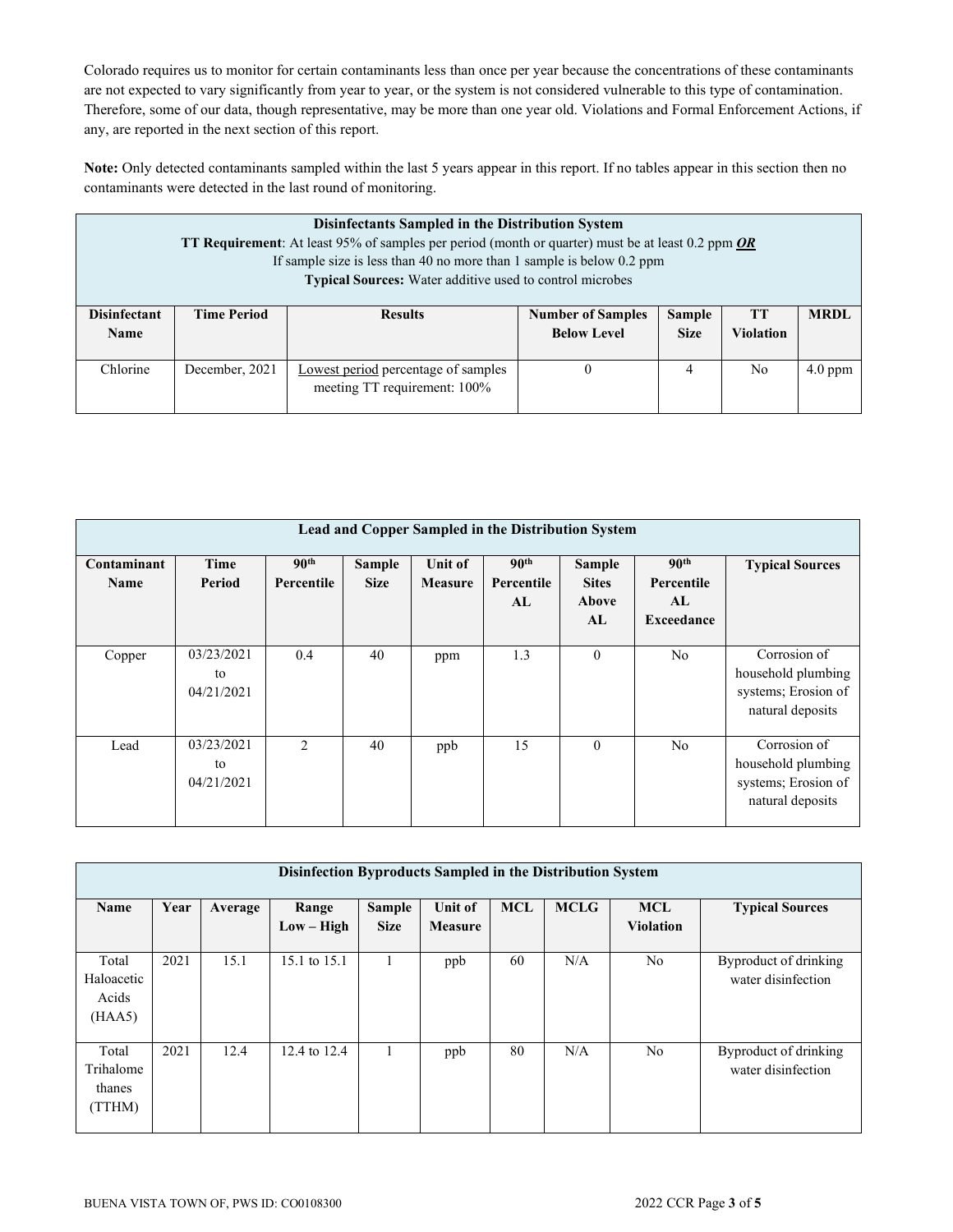| Radionuclides Sampled at the Entry Point to the Distribution System                                                                                                                                              |      |         |                       |                       |                                  |            |             |                                |                                |  |
|------------------------------------------------------------------------------------------------------------------------------------------------------------------------------------------------------------------|------|---------|-----------------------|-----------------------|----------------------------------|------------|-------------|--------------------------------|--------------------------------|--|
| Contaminant<br>Name                                                                                                                                                                                              | Year | Average | Range<br>$Low - High$ | Sample<br><b>Size</b> | <b>Unit of</b><br><b>Measure</b> | <b>MCL</b> | <b>MCLG</b> | <b>MCL</b><br><b>Violation</b> | <b>Typical Sources</b>         |  |
| Combined<br>Radium                                                                                                                                                                                               | 2021 | 1.5     | 1.5 to $1.5$          |                       | pCi/L                            | 5          | $\theta$    | N <sub>0</sub>                 | Erosion of<br>natural deposits |  |
| Combined<br>Uranium                                                                                                                                                                                              | 2021 | 8       | 8 to 8                |                       | ppb                              | 30         | $\theta$    | N <sub>o</sub>                 | Erosion of<br>natural deposits |  |
| 3.8<br>$\theta$<br>2017<br>3.8 to 3.8<br>2<br>50<br>$pCi/L^*$<br>N <sub>0</sub><br>Gross Beta<br>Decay of natural<br>and man-made<br>Particle<br>Activity<br>deposits                                            |      |         |                       |                       |                                  |            |             |                                |                                |  |
| *The MCL for Gross Beta Particle Activity is 4 mrem/year. Since there is no simple conversion between mrem/year and pCi/L EPA<br>considers 50 pCi/L to be the level of concern for Gross Beta Particle Activity. |      |         |                       |                       |                                  |            |             |                                |                                |  |

| Inorganic Contaminants Sampled at the Entry Point to the Distribution System |      |                |                       |                       |                           |                |                |                                |                                                                                                                                                |  |
|------------------------------------------------------------------------------|------|----------------|-----------------------|-----------------------|---------------------------|----------------|----------------|--------------------------------|------------------------------------------------------------------------------------------------------------------------------------------------|--|
| Contaminant<br><b>Name</b>                                                   | Year | Average        | Range<br>$Low - High$ | Sample<br><b>Size</b> | Unit of<br><b>Measure</b> | <b>MCL</b>     | <b>MCLG</b>    | <b>MCL</b><br><b>Violation</b> | <b>Typical Sources</b>                                                                                                                         |  |
| Barium                                                                       | 2021 | 0.06           | $0.06$ to $0.06$      | $\mathbf{1}$          | ppm                       | $\overline{2}$ | $\overline{2}$ | $\overline{No}$                | Discharge of<br>drilling wastes;<br>discharge from<br>metal refineries;<br>erosion of natural<br>deposits                                      |  |
| Chromium                                                                     | 2021 | $\overline{2}$ | $2$ to $2$            | $\mathbf{1}$          | ppb                       | 100            | 100            | No                             | Discharge from<br>steel and pulp<br>mills; erosion of<br>natural deposits                                                                      |  |
| Fluoride                                                                     | 2021 | 0.29           | $0.29$ to $0.29$      | $\mathbf{1}$          | ppm                       | $\overline{4}$ | $\overline{4}$ | No                             | Erosion of natural<br>deposits; water<br>additive which<br>promotes strong<br>teeth; discharge<br>from fertilizer and<br>aluminum<br>factories |  |
| Nitrate                                                                      | 2021 | 1.4            | $0.2$ to $2.6$        | $\overline{2}$        | ppm                       | 10             | 10             | No                             | Runoff from<br>fertilizer use;<br>leaching from<br>septic tanks,<br>sewage; erosion of<br>natural deposits                                     |  |